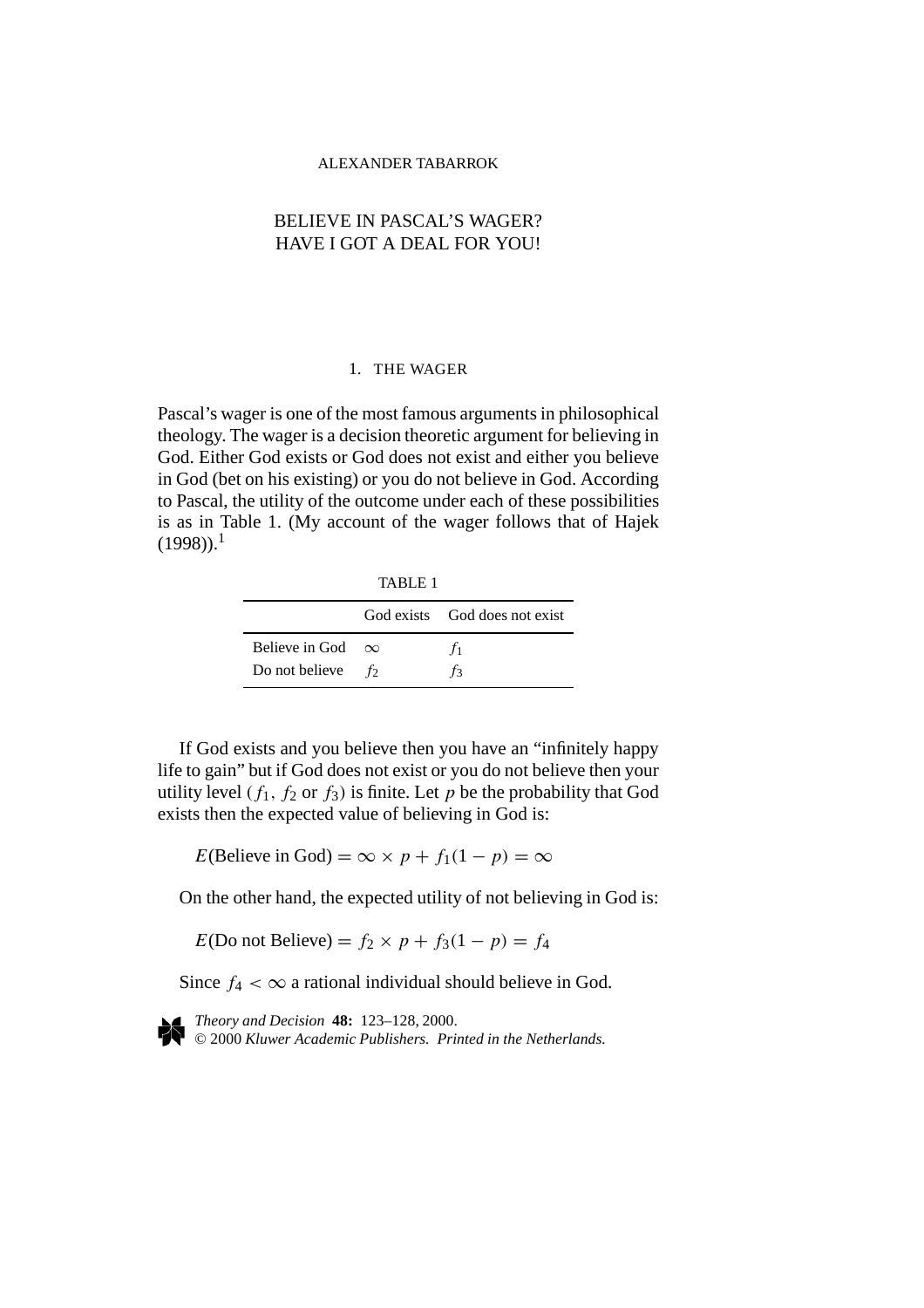#### 124 ALEXANDER TABARROK

## 2. THE OFFER

The following offer should be irresistible to anyone who accepts Pascal's wager as sound. Many philosophers do in fact think that Pascal's wager is sound but for those who do not think so I suggest below why the offer should be accepted by anyone who thinks there is some probability that Pascal's wager might be sound, no matter how small the probability.

The offer is as follows. For a fee of all your wealth I will use my line to God to put in a word on your behalf. I assert that individuals for whom I put in a good word are more likely to enter heaven and receive everlasting joy than are other individuals. Table 2 shows the different possible outcomes, their utilities, and in brackets some probabilities to be discussed below.

TABLE 2

|                | God exists $\&$            | God exists $&$             | God does  |
|----------------|----------------------------|----------------------------|-----------|
|                | line open                  | line broken                | not exist |
| Pay fee        | $\infty$ (p <sub>1</sub> ) | $\infty$ (p <sub>3</sub> ) | $0(p_4)$  |
| Do not pay fee | $\infty$ (p <sub>2</sub> ) | $\infty$ (p <sub>3</sub> ) | $w(p_4)$  |

Since my offer applies to those who accept Pascal's wager as sound they expect an infinite utility from believing in God whether or not my offer is accepted. The table suggests, therefore, that paying the fee is dominated by not paying the fee. The inference, however, is incorrect. Paying the fee is infinitely better than not paying the fee as becomes clear once we introduce probabilities. If God exists and my line to God is open someone who pays the fee enters heaven with probability  $p_1$  but someone who does not pay the fee enters heaven with only probability  $p_2$  with  $p_2 < p_1$ . If God exists but my line to God is broken then with probability  $p_3$  both the payer and non-payer enter heaven. With probability *p*<sup>4</sup> neither the payer nor the non-payer enter heaven but the non-payer is better off by amount  $w$ . The expected utility of paying the fee is:

 $E(\text{pay fee}) = p_1 \times \infty + p_3 \times \infty + p_4 \times 0$ 

and of not paying: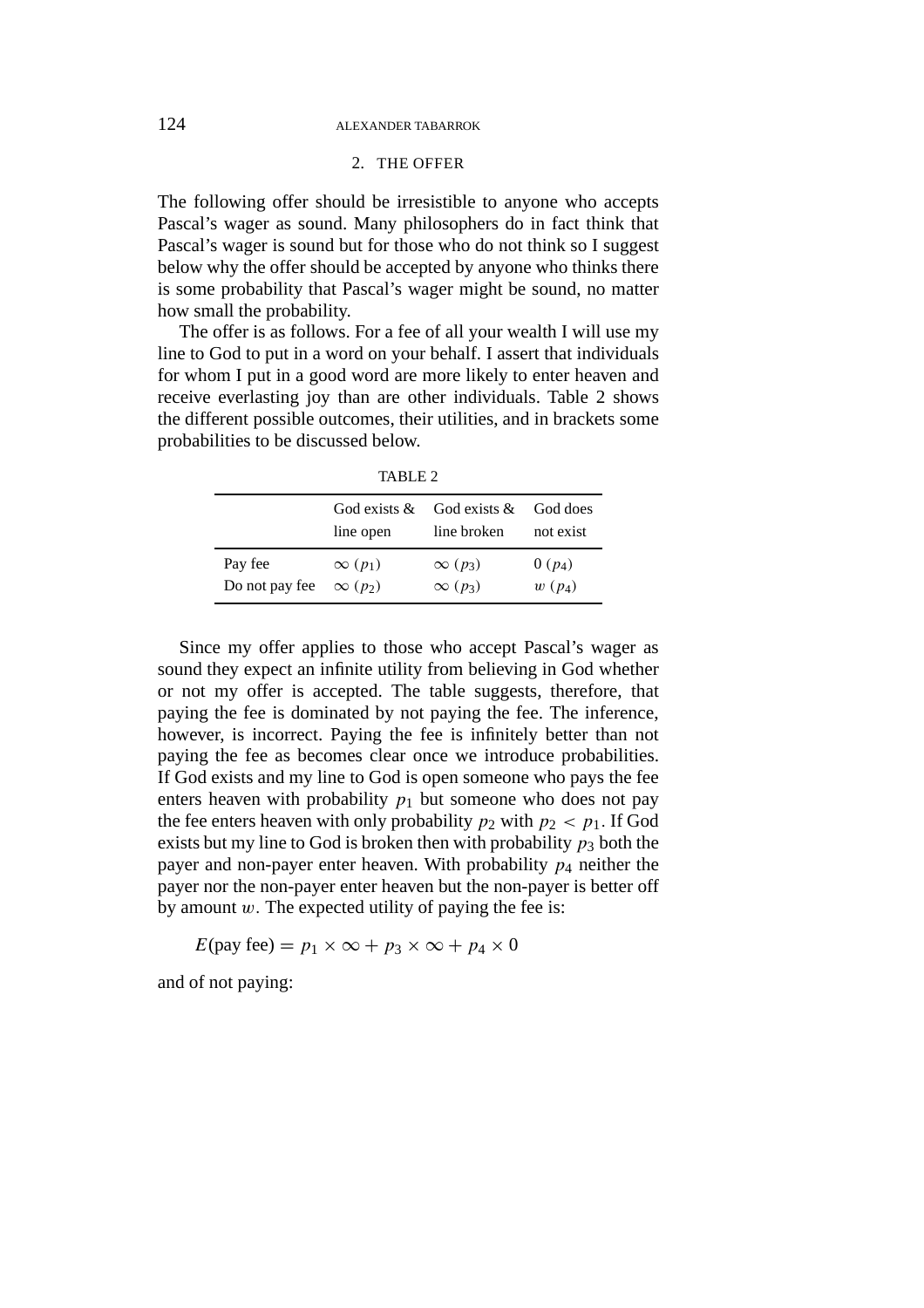*E*(not pay fee) =  $p_2 \times \infty + p_3 \times \infty + p_4 \times w$ 

Now note that if *X* > 0 and  $p_1 > p_2$  then  $p_1X - p_2X = (p_1 - p_2)X$  $p_2$  $(X > 0$ . Subtracting the utility of not paying from that of paying we have:

$$
(p_1-p_2)\times\infty-p_4w
$$

but since  $(p_1 - p_2) \times \infty = \infty$  it follows that the expected utility of paying the fee is infinitely greater than not paying the fee, no matter how small the probability is of my offer being true or how large your wealth.

Before turning to objections. Let us further examine who should accept this offer. Pascal's wager is an argument of extraordinary power. For suppose that we think the argument false yet place some probability,  $p_w$ , on the idea that we might be wrong and the argument true after all. No matter how small  $p_w$ , we should accept Pascal's argument as true. Consider Table 3.

|                                       | Pascal is correct Pascal is incorrect |
|---------------------------------------|---------------------------------------|
| Believe in Pascal's Argument $\infty$ |                                       |
| Do not believe                        |                                       |

Following exactly the same reasoning as before we can show that a rational individual should believe that Pascal's wager is true. The offer I have given above, therefore, should apply to anyone who accepts that Pascal's wager is true which, as I have just shown, is anyone who thinks Pascal's wager has any positive probability of being true.

## 3. OBJECTIONS

Pascal's wager goes through no matter how small the subjective probability of God existing. The offer goes through no matter how small the subjective probability is of my having a line to God (or how large the probability is of my being a charlatan). The wager will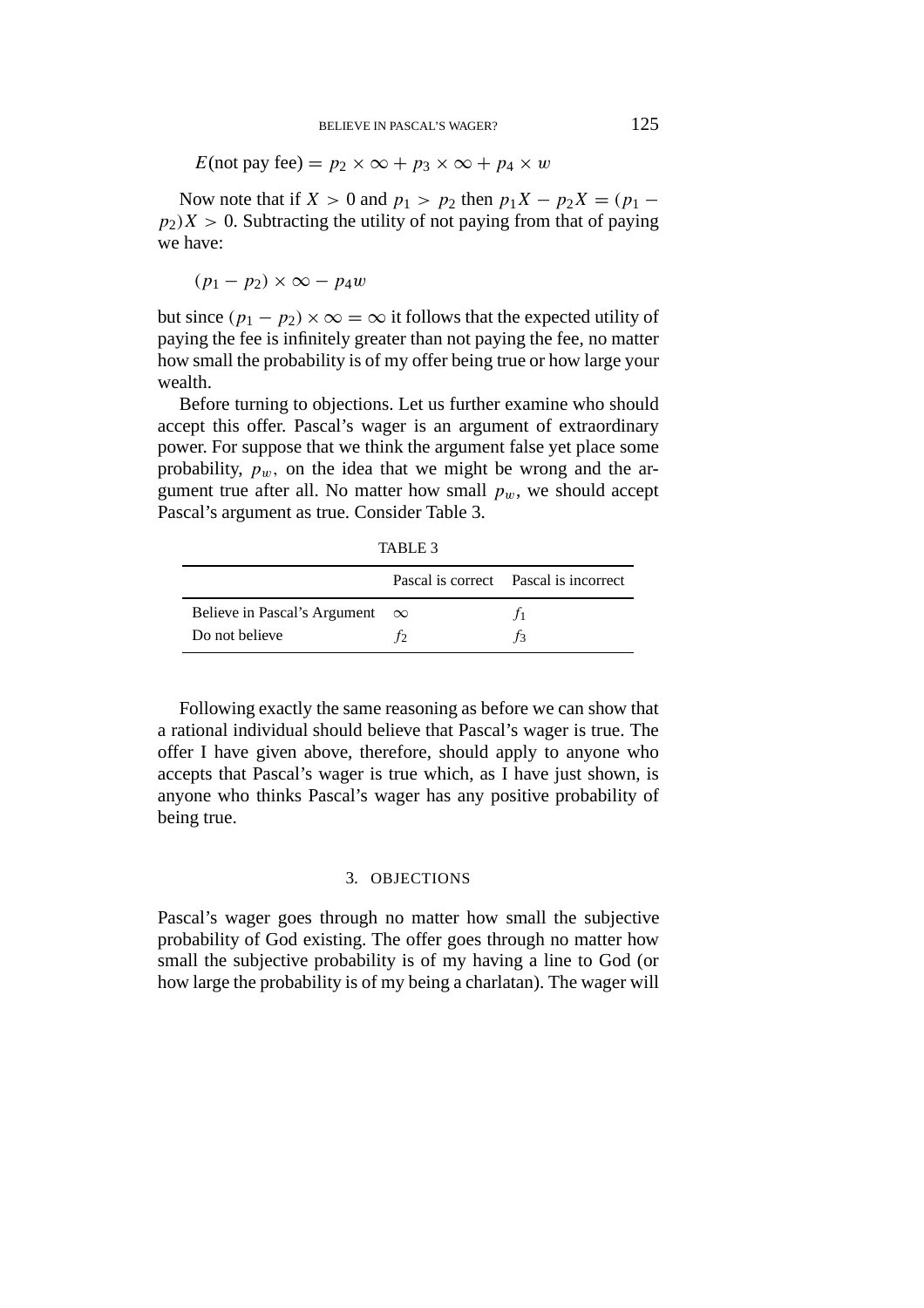fail if the subjective probability of God existing is zero and similarly the offer fails if the subjective probability of my having a line to God is zero (i.e.  $Pr(Charlatan) = 1)$ .<sup>2</sup> For someone who accepts the wager, however, it seems unreasonable not to accept a positive probability of my having a line to God. Certainly the probability of my having a line is significantly less than say the Pope having a line but given that the offeree ascribes positive probability to God existing it seems unreasonable not to believe in the possibility of *someone* having a line to God. And if someone has a line to God why not me?

One could object that anyone offering to sell God's favor may by that reason alone be presumed not to have a line to  $God.^3$ . The offer can be recast to defeat this objection. Suppose that Mother Theresa claims that by abandoning one's current existence and devoting one's life to the poor of Calcutta, one can increase the probability of ascending to heaven and attaining infinite utility. Mother Theresa's offer cannot be dismissed as self-serving and indeed is rather plausible. Many people who give money to Mother Theresa's organization surely believe this offer has been made even if the terms of the offer are not explicit. The Ayatollah Khomeni made a similar offer to anyone willing to sacrifice themselves in the Iran-Iraq war. Many people willingly accepted the Ayatollah's offer (although not everyone had the opportunity to decline). A rational believer in Pascal's wager must be willing to accept the original or revised offer.<sup>4</sup>

The argument that  $(p_1 - p_2) * \infty = \infty$  is at first surprising, but expresses the idea that when offered two gambles each with infinite expected utility one should choose the gamble with the higher probability of success. Imagine that at St. Peter's Gate, Saint Peter offers you either, infinite utility with probability  $\frac{999,999}{1,000,000}$  and high but finite utility with probability  $\frac{1}{1,000,000}$ , or infinite utility with probability  $\frac{1}{1,000,000}$  and very negative but finite utility with probability 999*,*999 <sup>1</sup>*,*000*,*<sup>000</sup> . Despite the fact that these gambles have the same expected utility few people would express indifference between them. Indeed we can go further. Imagine that St. Peter offers you infinite utility with probability 1 or infinite utility with probability  $\varepsilon$  where  $\varepsilon$  is very small. These two gambles have the same expected utility, but to choose the latter gamble would surely be unreasonable.<sup>5</sup>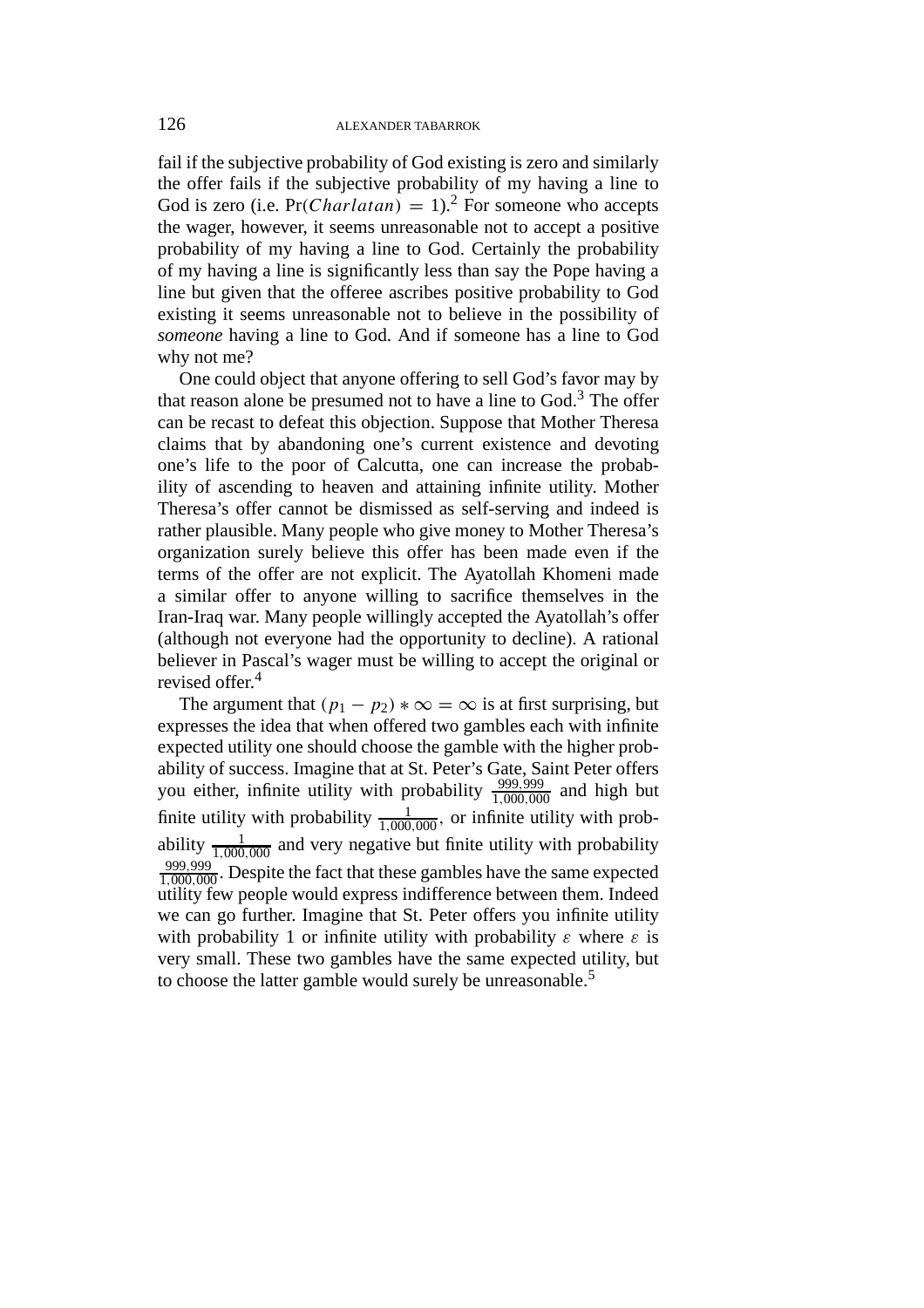## 4. CONCLUSIONS

Pascal's wager is initially compelling because "believing" in God appears to be costless.<sup>6</sup> Believing in the possibility of infinite utility, however, implies that the believer is willing to accept *any* finite cost to achieve *any* positive probability, no matter how small, of attaining infinite utility. The offer makes this latter point particularly clear.

The offer does not prove that Pascal's wager is false, although some who have heard the offer accept it as a reductio. Those who do not believe the offer is a reductio are invited to send their checks to the address given below.

#### ACKNOWLEDGMENTS

The author thanks Tyler Cowen and an anonymous referee for comments. The views expressed here are solely those of the author and should not be taken to reflect the views of The Independent Institute.

#### **NOTES**

- 1. Many of the classic articles on Pascal's wager are collected in Jordan (1994).
- 2. A helpful referee points out that the principle of strict coherence requires that degrees of belief about factual, as opposed to purely logical, matters never be zero. Some theists and also some atheists, however, argue that God's existence is not a factual matter.
- 3. Laplace (1951, [1886], ch.11) makes a similar argument against Pascal. Laplace suggests that the more the offeror promises, the lower should be the probability ascribed to the offeror's promise being true. Since God promises infinite utility the probability of his promise being true (ie. God existing) should be zero. Laplace's "inverse probability" argument is well taken as a rule of thumb for avoiding crooks, but is otherwise vacuous. One would not want to be committed to the proposition that gods who promise little exist with high probability, but this is implied by Laplace's argument (Rescher, 1985). More generally, let *X* be the promised reward and  $p(X)$  the probabilty the reward is actually delivered. Then according to Laplace  $p(X) * X \rightarrow 0$  (or some constant) as  $X \to \infty$ . But why should  $p(X)$  decline in just the way Laplace requires? It's quite possible that  $p'(X) < 0$  and yet  $p(X) * X \to \infty$  as  $X \to \infty$ *.* And why must *X* be the only indicator of truthfulness? Surely Mother Theresa is not to be disbelieved solely because she holds out the promise of a rewarding afterlife.